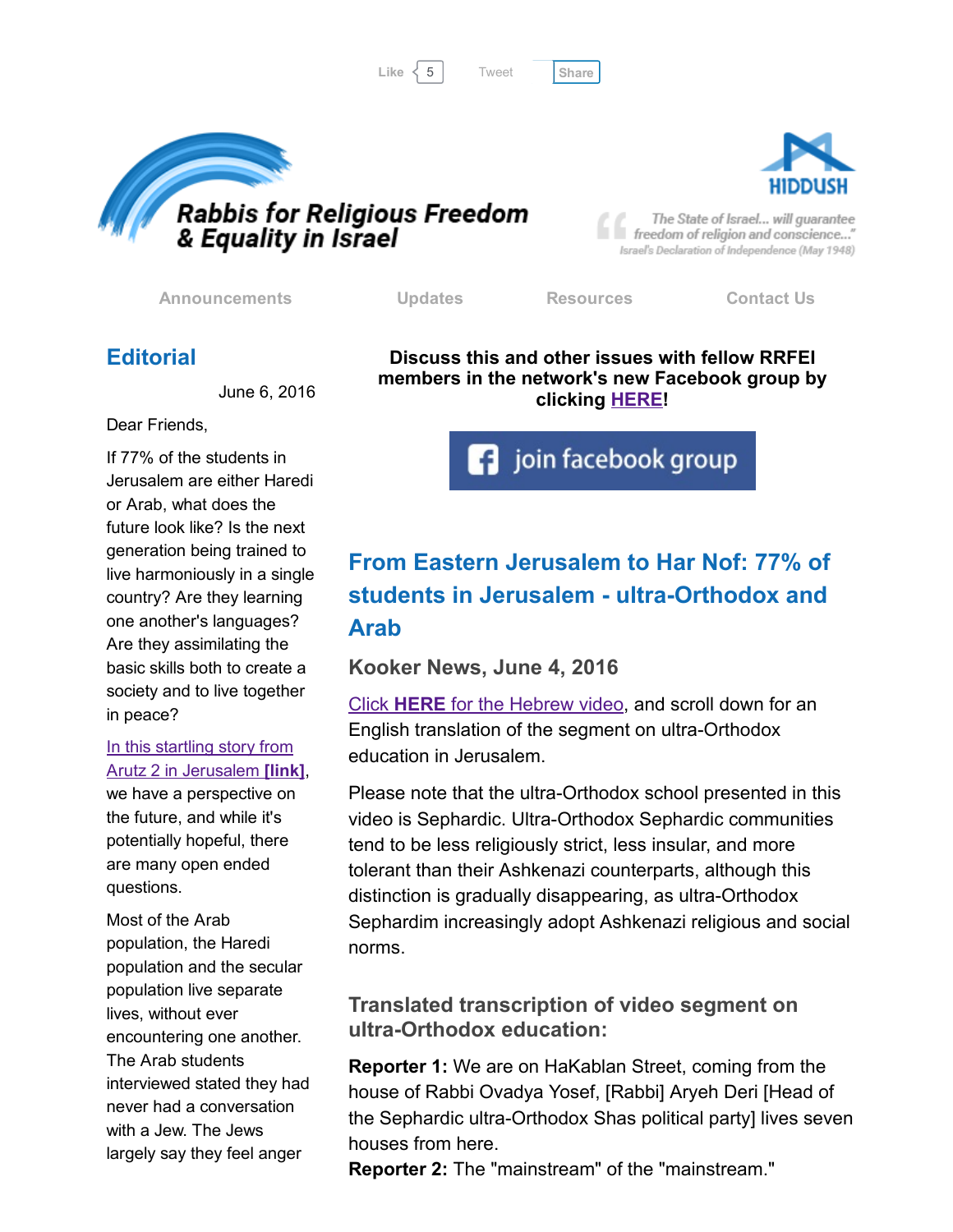at the Arab population; the Arabs often fear the Jews and see the city as occupied while belonging to them, and neither is preparing for an educational future in the modern world as we know it.

Yet, there are pockets that experiment with combined education, while studying to take the Israeli college entrance exams (bagrut), and cooperatively to build a unified society that can participate in the modern, technological world.

Here we present the results of a report from a Haredi school in Har Nof, where the students primarily seek to become Avrakhim, perpetual Talmud students, and didn't know the meaning of the word "engineer."

But in Yeshivat Hachmei Lev, also Haredi, they study for the bagrut, including civics, English, mathematics and science, a modern curriculum, along with Torah studies. While this approach is currently employed for a small percentage of the Haredi population, it may represent a more prosperous future for many.

Yet, at this rate, in another decade the city will be economically poor, with a separated and poorly prepared citizenry. But, if the alarm is heard now, there may be a new vision for the united population of Jerusalem: Arab and

R1: The "mainstream" of the "mainstream." In truth, it's Sephardic [rather than Ashkenazi] ultra-Orthodox Torah study, but it more or less represents everything that happens in ultra-Orthodox Torah study.

R2: This is most of the ultra-Orthodx citizens of Jerusalem in another ten years. What we hear from them, we may assume, is what will be in Jerusalem in another ten years. R1: In the mainstream. There are nuances. There are Ashkenazim, and others.

R2: clearly.

R1: But absolutely, they represent the largest segment, the main segment, and they are positioned to become the next generation of yeshiva students. Come, let's see

#### Inside the school:

R2: Hello.

School Principal 1: Hello, Danna, hello, Yair.

R1: Hello.

SP1: Welcome.

R2: How many students do you have here?

SP1: Approximately 258

R2: Wait, what am I hearing?

SP1: Right now, you're hearing Torah and Mishnah studies.

# Inside the third grade classroom:

R2: This is third grade?

**SP1:** This is the third grade. Come, take a look.

R2: How many students are in the class?

SP1: 42.

*[The students stand up]*

SP1: Hello. Sit, students, sit, students.

Teacher: Every year, we merit to learn four books of the Mishnah; and they know them all by heart. Let's try it -

R1: Danna, what chapter do you choose?

R2: Four, four, I want four.

R1: Chapter four, Mishnah one!

*[The students all recite the Mishna out loud together]*

R2: What do you learn other than Gemara and Talmud? Students: Math.

R1: Do you learn English?

# Students: No.

R1: Who wants to grow up and become a greater Torah scholar?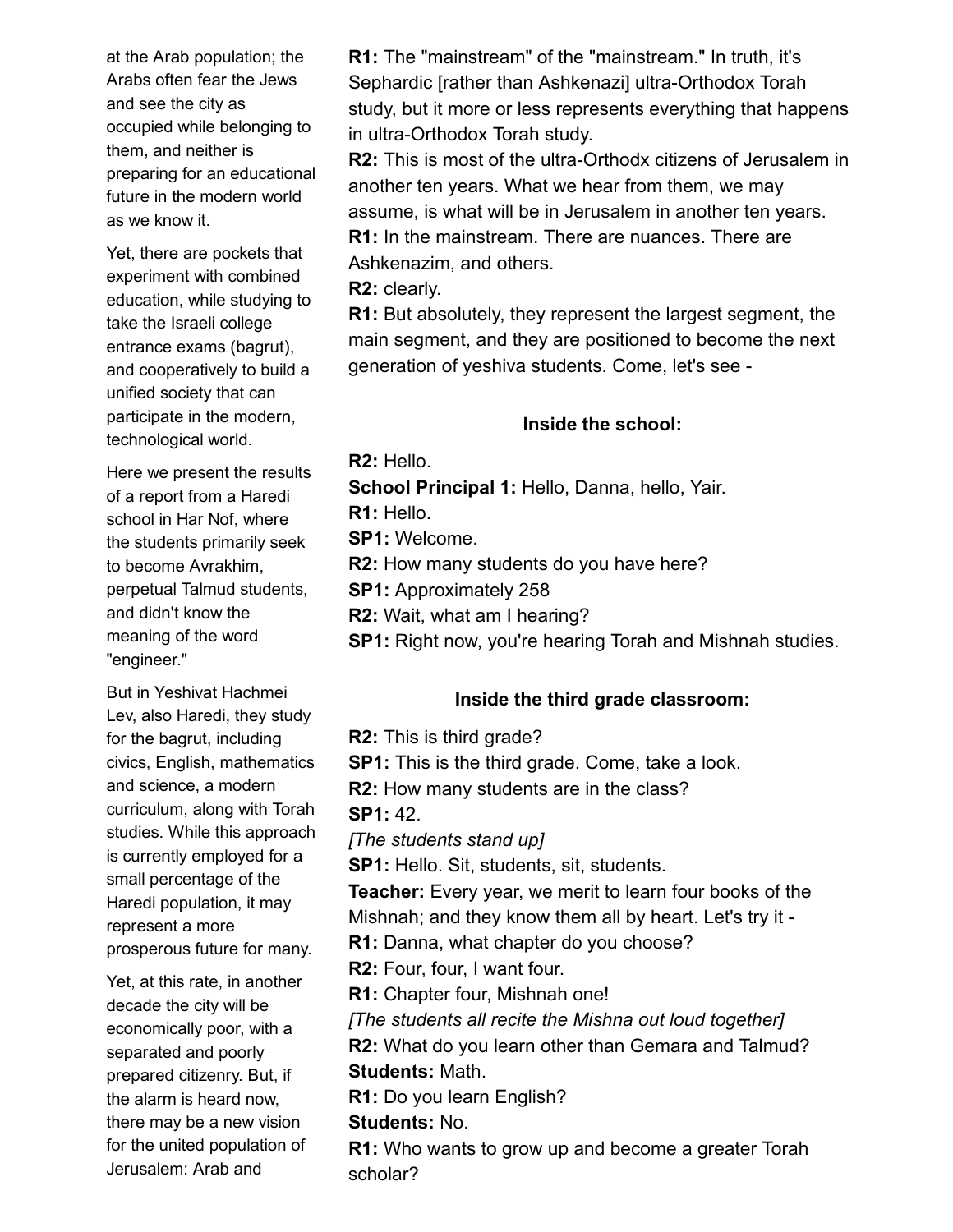Jewish, secular and religious.

This new vision depends on whether the politicians are willing to refrain from encumbering the school system with their political views. As we have seen, the new school curriculum seems to move in the opposite direction.

The RRFEI newsletter attempts to keep our members up to date on the trends regarding a pluralistic community in Israel. We invite your thoughts and perspective, which we would love to share with our members.

Please visit us on our FB group [\[link\],](https://www.facebook.com/groups/132239560451232/) or send messages to: [organizers@rrfei.org.](mailto:organizers@rrfei.org)

B'yedidut,

Mark

[facebook](https://www.facebook.com/groups/132239560451232/) [email](mailto:organizers@rrfei.org)

# **Resources**

- Western Wall [compromise](http://rrfei.org/resources/western-wall-agreement-2016/) agreement
- Chief Rabbi Lau attacks Bennett over [pluralism](http://rrfei.org/resources/chief-rabbi-lau-slams-minister-bennett-winter-2015/)
- J-REC / AJC [Mission](http://rrfei.org/resources/ajc-j-rec-mission-to-israel-winter-2015/) to **Israel**
- Giyur [K'halacha](http://rrfei.org/resources/giyur-khalacha-summer-2015/)
- Acts of [violence](http://rrfei.org/resources/acts-of-violence-summer-2015/)
- Kashrut [regulations](http://rrfei.org/resources/kashrut-regulations-for-hotels-spring-2015/) for hotels and event halls
- JFNA Israel [Religious](http://rrfei.org/resources/jfna-irep-initiative-approved-summer-2014/)

*[The students all raise their hands]* R1: That's the answer. R2: Who wants to be an engineer? *[The students all put their hands down]* A student: What's an engineer? R2: (repeats) What's an engineer? A student: God will save us [from that]. R2: (repeats) God will save us. SP1: Children, thank you very much.

#### In the school corridor:

R1: How many students in grade 8?

**SP1:** In grade 8, there are 27 students, and in grade 1 there are already 43 students.

R2: That's the story of Jerusalem.

R1: Demographically, that's the story. Undoubtedly.

- R2: So every year, how many classes do you have to open?
- SP1: I can open at least... every year at least 20 classes.

#### In the school courtyard:

SP1: We are exiting to the courtyard. This is supposed to be the school's courtyard. Unfortunately, we made it smaller in order to add more caravans, due to a lack of classrooms, and we still lack classrooms.

#### Inside the seventh grade classroom:

SP1: Now we are entering grade 7. R2: Hello, how are you? Students: Okay. SP1: Sit, Righteous ones, sit. R2: I see that they're dressed differently. R1: They are children, that this year... this year is their bar mitzvah year, right? **R2:** So those who have had their bar mitzvahs - white and black. And those who have not had their bar mitzvahs can still wear colors? R1: You can already see their first hats [hanging] on the wall. Those [belong to] the ones who are "adults" - they have jackets and hats. That's the ceremony of adulthood. R2: We're going to ask them a few questions. Is that okay? Teacher: Please.

R2: How many siblings do you have, brothers and sisters?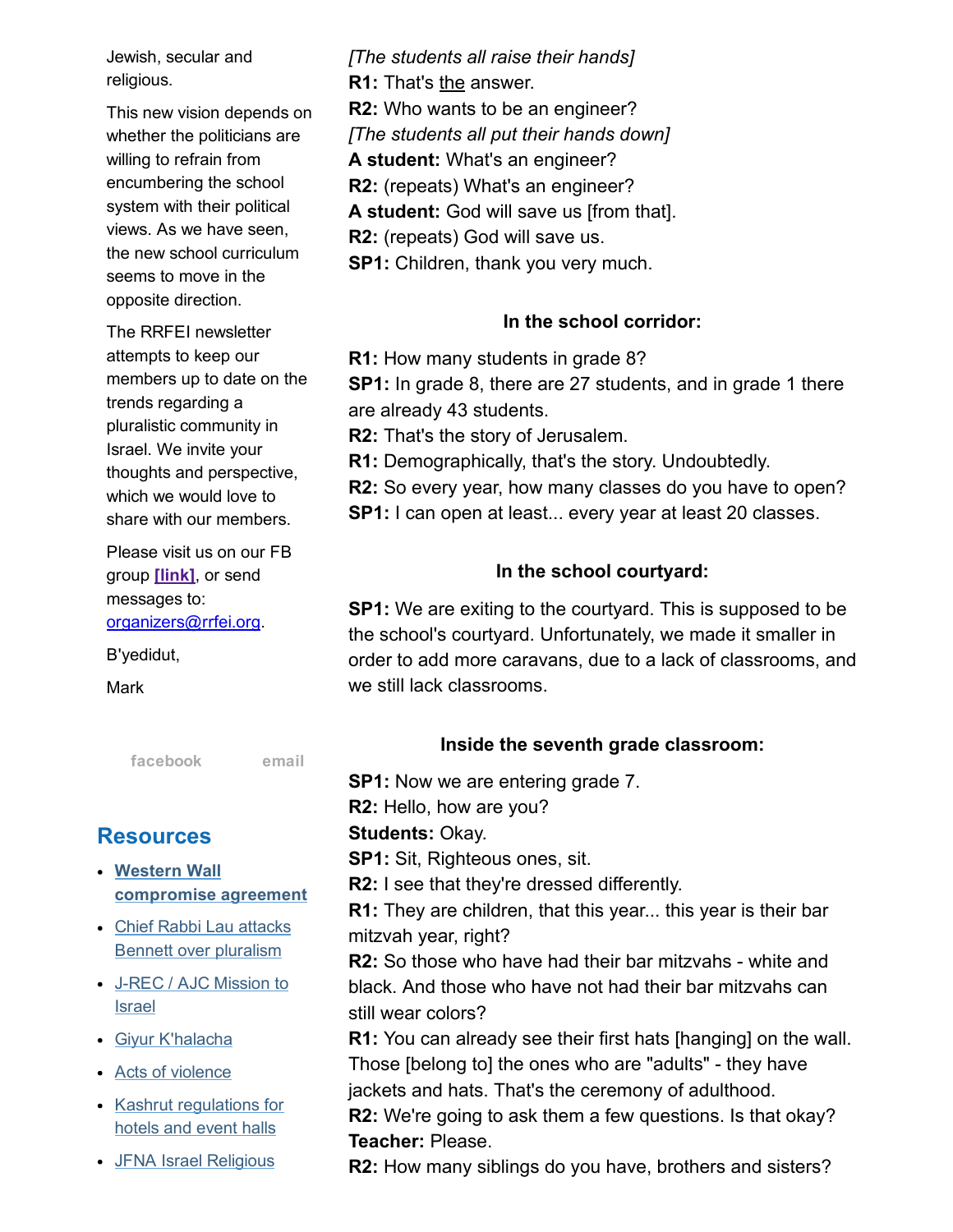[Expression](http://rrfei.org/resources/jfna-irep-initiative-approved-summer-2014/) Platform

JPPI report: Jewish & **[Democratic](http://rrfei.org/resources/jppi-jewish-and-democratic-perspectives-from-world-jewry-2014/)** 

# Contact us

email: [organizers@rrfei.org](mailto:organizers@rrfei.org) Phone (US): 646-334-5636 Phone (Isr): 054-779-1179

#### Not yet a member?

Wall.

Please [register](http://rrfei.org/about/registration/) here »

A student: six. R2: Six. How many do you have? A student: I have nine. R2: And you? A student: I have 5. **SP1:** The average here is 7-8. R2: When I say to you "Jerusalem," what goes through your minds? What is "Jerusalem"? **Students:** The city where we live, the Western Wall, the Holy City, the capital city, the Holy Temple... R1: Holy Temple, Western Wall, what else? R2: Who believes that the Holy Temple will be rebuilt in the coming years? *[All the students raise their hands]* R2: What is in that place now, on the [site of] Holy Temple? **Students:** The mosque. The Al-Aksa mosque. R2: So what will happen to the mosque? Students: It will break [apart]. R2: Break apart? Students: Explode, disappear... R2: Who among you has met an Arab boy in the last year? *[Many of the students raise their hands]* R1: Where? Where did you meet an Arab boy? A student: Near the Western Wall R2: And you spoke with him? Student: No. He pushed me, but he left. R2: And what happens when you meet and see an Arab boy, what do you feel? A student: A feeling of rage. R2: Rage? A student: That he wants to murder me. R2: What happens when you meet a secular [Jewish] boy? A student: I pity him for not being born ultra-Orthodox. R2: Why do you pity him for not being born ultra-Orthodox? What is he missing [out on]? A student: He's not going along the True Way. R2: When you think about Jerusalem in another 10 years... Students: Everyone is ultra-Orthodox. R2: Everyone is ultra-Orthodox? A student: Not everyone, not everyone. Some are Arabs, some are ultra-Orthodox. A student: Everyone is Jewish, and there are also Arabs who are slaves. 80 Arabs carry us, and we go to the Western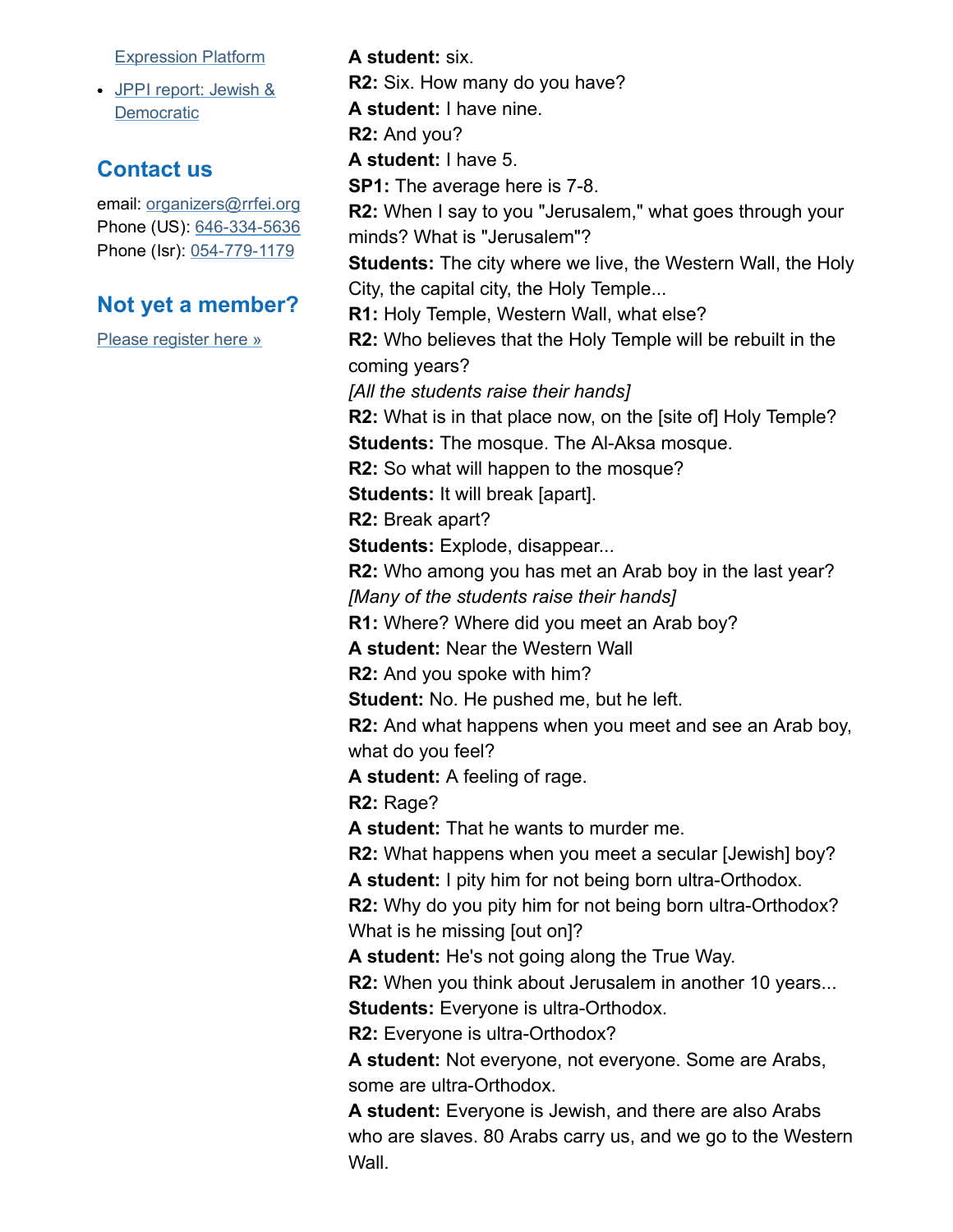R2: So the Arabs carry you to the Kotel?

A student: Yes, because the Messiah will come.

R2: Because the Messiah will come, I understand. Yes, what do you say?

A student: There will be a war, and all the Arabs will die, and the remainder will be slaves.

**R1:** Everyone who wants to be an adult, full-time yeshiva student, raise your hand high.

*[Most of the students raise their hands]*

R1: What does a full-time, adult yeshiva student do?

Students: Learn, learn all day long. Learn Torah.

R2: So how does he earn a living?

A student: God sends [him one].

Students: The wife works.

R2: Who [among you] wants to work when he is an adult? *[None of the students raise their hands]*

R2: Who among you has a father who works?

*[All the students raise their hands]*

R1: Have any of you considered becoming soldiers?

A student: I want to.

R1: You want to be a soldier?

**Student:** Yes. To sit in the yeshiva, learn Torah, and give strength to the soldiers.

R1: Who among you has a father who was in the IDF? *[Half of the students raise their hands]*

SP1: That's the story. You've gotten all the story you wanted. Children, thank you very much. You were great, continue succeeding, and we'll see you in the yeshivas.

#### In the school corridor:

R2: What can be understood from what we saw in the 7th grade classroom? To what extent is this representative? SP1: First of all, what you saw, that really reflects the reality. R2: This school, if I were to come in another five or ten years, it would be the same thing?

**SP1:** It is expected to grow in numbers, basically.

School Principal 2: In numbers, it will grow, but the exams, the education, and the style of education, that will remain the same.

R2: Curriculum, computers, something, another kind of learning?

SP2: The same thing, the same thing. As you saw in the third grade classroom, the boys learn Mishna. That's how it was